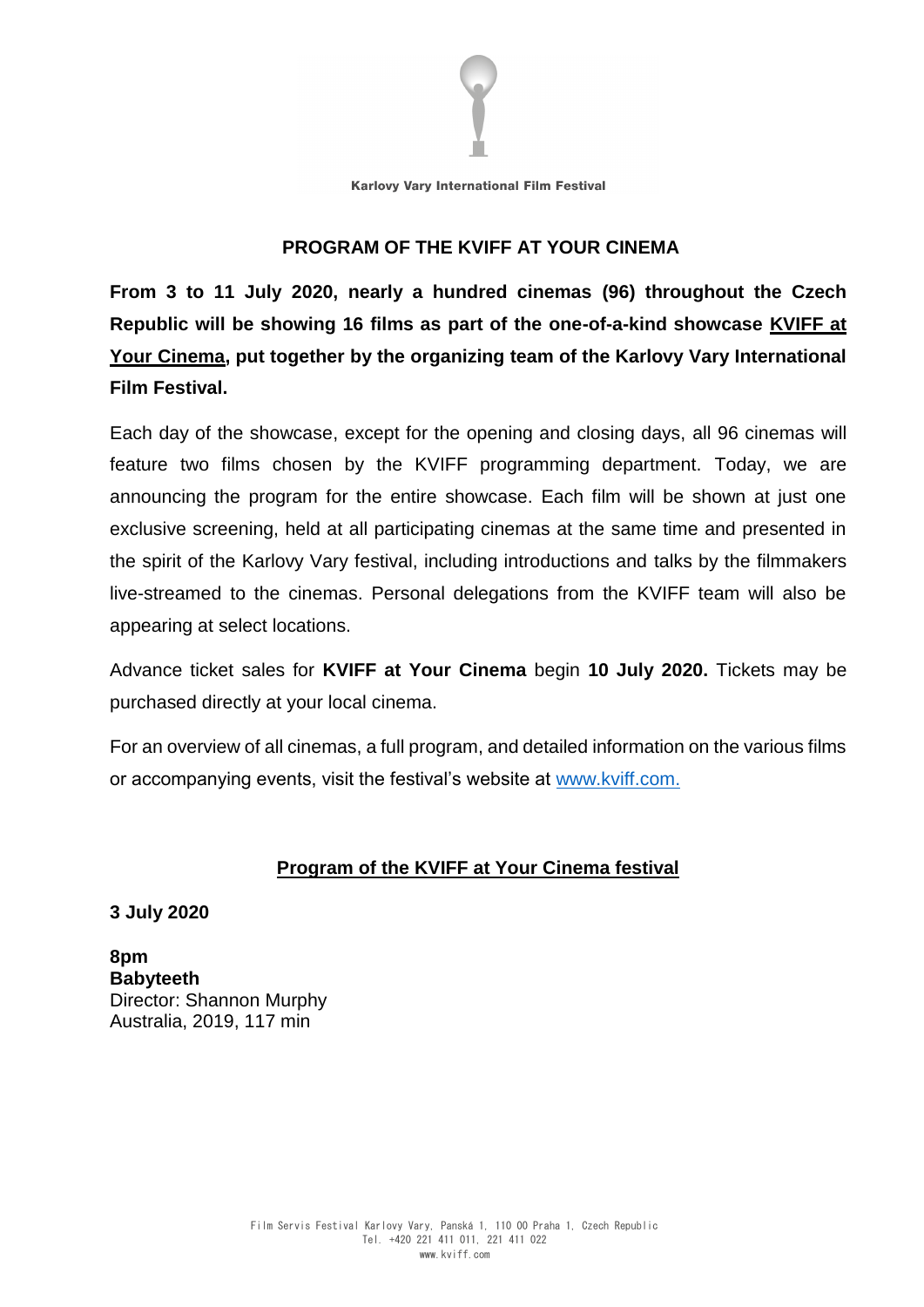

**4 July 2020**

**5pm Yalda, la nuit du pardon | Yalda, a Night for Forgiveness** Director: Massoud Bakhshi France, Germany, Switzerland, Luxembourg, Lebanon, Iran, 2019, 89 min

## **8pm**

**Luxor** Director: Zeina Durra Egypt, United Kingdom, 2019, 85 min, European premiere

## **5 July 2020**

**5pm Mogul Mowgli** Director: Bassam Tariq United Kingdom, 2020, 90 min

## **8pm**

**Kød & Blod | Wildland** Director: Jeanette Nordahl Denmark, 2020, 88 min

## **6 July 2020**

**5pm Kubrick par Kubrick | Kubrick by Kubrick** Director: Gregory Monro France, Poland, 2020, 72 min

**8pm Ema | Ema | Ema** Director: Pablo Larraín Chile, 2019, 107 min

## **7 July 2020**

**5pm Proxima** Director: Alice Winocour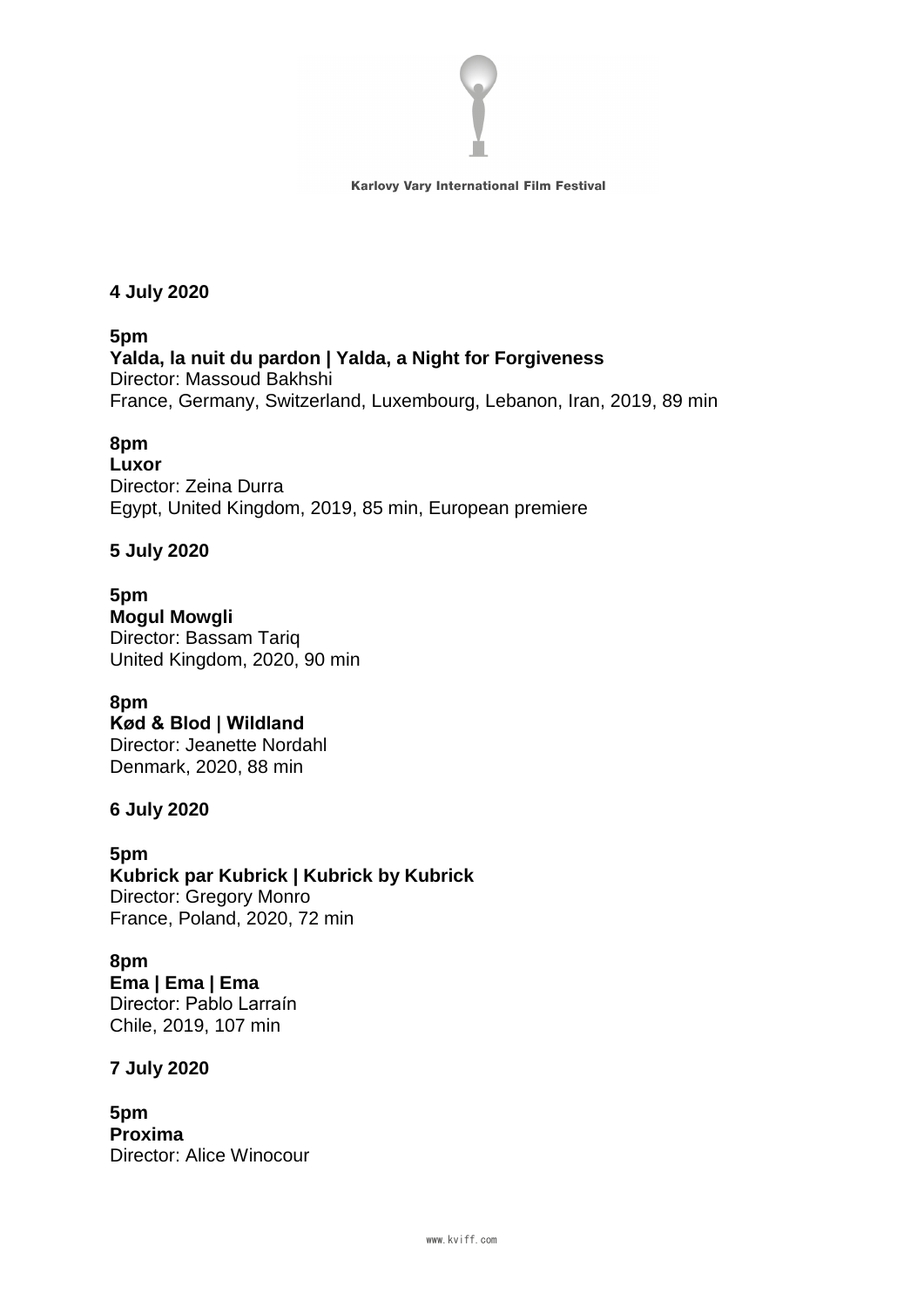

France, Germany, 2019, 107 min

**8pm Favolacce | Bad Tales** Director: Fabio D'Innocenzo, Damiano D'Innocenzo Italy, Switzerland, 2020, 98 min

## **8 July 2020**

# **5pm**

**Moffie** Director: Oliver Hermanus South Africa, United Kingdom, 2019, 104 min

## **8pm**

**Meky** Director: Šimon Šafránek Czech Republic, Slovak Republic, 2020, 80 min, World premiere

#### **9 July 2020**

## **5pm**

**À l'abordage** Director: Guillaume Brac France, 2020, 95 min

## **8pm**

**Zumiriki**  Director: Oskar Alegria Spain, 2019, 122 min

## **10 July 2020**

**5pm El Agente topo | The Mole Agent** Director: Maite Alberdi Chile, USA, Germany, Netherlands, Spain, 2020, 84 min, European premiere

#### **8pm**

**Sin Señas Particulares | Identifying Features** Director: Fernanda Valadez Mexico, Spain, 2020, 97 min, European premiere